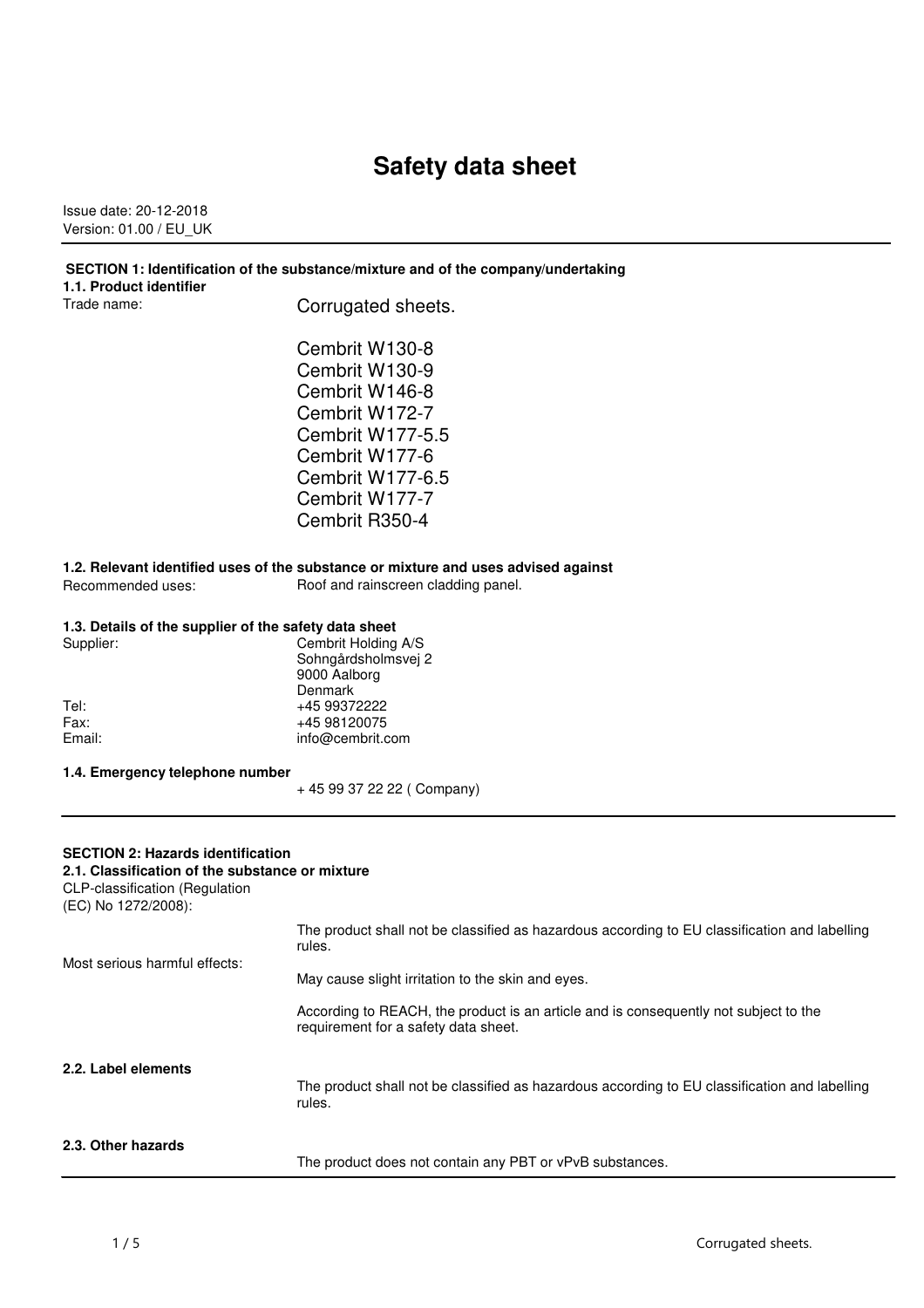| 3.2. Mixtures<br>Registration<br>number                  | CAS/<br>EC No. | <b>Substance</b>                                           | CLP-classification (Regulation (EC) No 1272/2008) w/w%<br><b>Note</b>                                                                                       |
|----------------------------------------------------------|----------------|------------------------------------------------------------|-------------------------------------------------------------------------------------------------------------------------------------------------------------|
|                                                          |                | Contains: Cement, silica, cellulose,<br>polyvinyl alcohol. |                                                                                                                                                             |
|                                                          |                | Please see section 16 for the full text of H-phrases.      |                                                                                                                                                             |
| <b>SECTION 4: First aid measures</b>                     |                |                                                            |                                                                                                                                                             |
|                                                          |                | 4.1. Description of first aid measures                     |                                                                                                                                                             |
| Inhalation:                                              |                |                                                            | Seek fresh air, wash out mouth with water and blow nose thoroughly.                                                                                         |
| Ingestion:                                               |                |                                                            | Wash out mouth thoroughly and drink 1-2 glasses of water in small sips. Seek medical advice<br>in case of discomfort.                                       |
| Skin:                                                    |                |                                                            | Wash skin with soap and water. Seek medical advice in case of persistent discomfort.                                                                        |
| Eyes                                                     |                |                                                            | Flush with water (preferably using eye wash equipment) until irritation subsides. Seek medical<br>advice if symptoms persist.                               |
| Other information:                                       |                |                                                            | When obtaining medical advice, show the safety data sheet or label.                                                                                         |
|                                                          |                |                                                            | 4.2. Most important symptoms and effects, both acute and delayed<br>May cause slight irritation to the skin and eyes.                                       |
|                                                          |                |                                                            | 4.3. Indication of any immediate medical attention and special treatment needed                                                                             |
|                                                          |                |                                                            | Treat symptoms. No special immediate treatment required.                                                                                                    |
| <b>SECTION 5: Firefighting measures</b>                  |                |                                                            |                                                                                                                                                             |
| 5.1. Extinguishing media<br>Suitable extinguishing media |                |                                                            | The product is not directly flammable. Choose extinguishing agents based on the surrounding                                                                 |
|                                                          |                | fire.                                                      |                                                                                                                                                             |
| Unsuitable extinguishing media                           |                |                                                            | Do not use water stream, as it may spread the fire.                                                                                                         |
|                                                          |                |                                                            | 5.2. Special hazards arising from the substance or mixture<br>The product is not directly flammable. Avoid inhalation of vapour and fumes - seek fresh air. |
| 5.3. Advice for firefighters                             |                |                                                            | Wear Self-Contained Breathing Apparatus (SCBA) with chemical resistant gloves.                                                                              |
|                                                          |                | <b>SECTION 6: Accidental release measures</b>              |                                                                                                                                                             |
| For non-emergency personnel:                             |                |                                                            | 6.1. Personal precautions, protective equipment and emergency procedures<br>Wear gloves.                                                                    |
| For emergency responders:                                |                |                                                            | Normal protective clothing equivalent to EN 469 is recommended.                                                                                             |
| 6.2. Environmental precautions                           |                |                                                            |                                                                                                                                                             |
|                                                          |                |                                                            | Prevent spillage from entering drains and/or surface water.<br>6.3. Methods and material for containment and cleaning up                                    |
|                                                          |                |                                                            | Sweep up/collect spills for possible reuse or transfer to suitable waste containers.                                                                        |
| 6.4. Reference to other sections                         |                |                                                            | See section 8 for type of protective equipment. See section 13 for instructions on disposal.                                                                |
| <b>SECTION 7: Handling and storage</b>                   |                |                                                            |                                                                                                                                                             |
| 7.1. Precautions for safe handling                       |                |                                                            | Running water and eye wash equipment should be available. Wash hands before breaks,<br>before using restroom facilities, and at the end of work.            |
|                                                          |                |                                                            | 7.2. Conditions for safe storage, including any incompatibilities<br>Store in a dry area.                                                                   |
| 7.3. Specific end use(s)                                 |                |                                                            |                                                                                                                                                             |
|                                                          |                | None.                                                      |                                                                                                                                                             |
|                                                          |                |                                                            |                                                                                                                                                             |

**SECTION 8: Exposure controls/personal protection**

**SECTION 3: Composition/information on ingredients**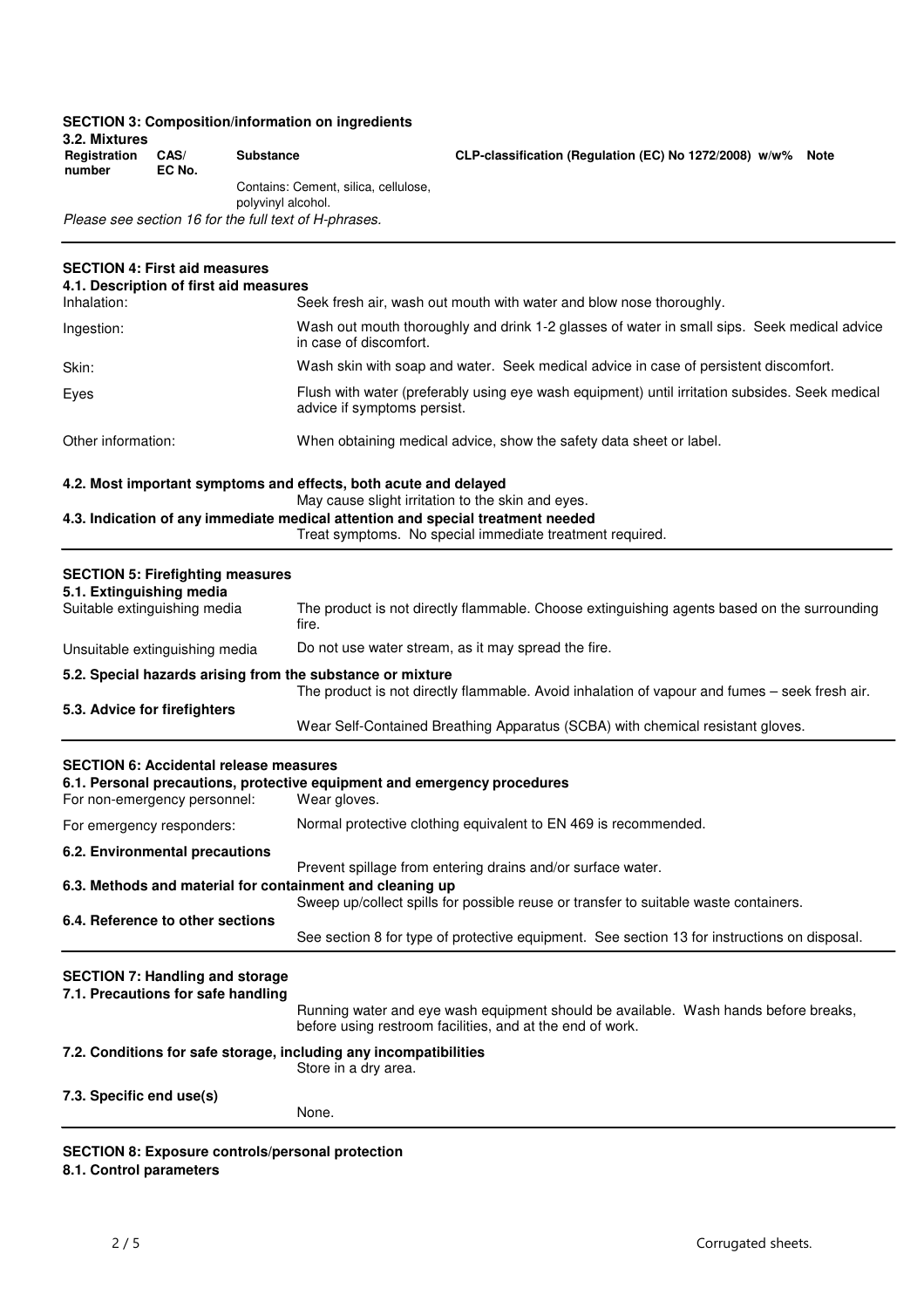| Legal basis:                                              | Commission Directive 2000/39/EC (Occupational Exposure Limits) as subsequently amended.<br>Last amended by Commission Directive 2017/164/EU.                               |
|-----------------------------------------------------------|----------------------------------------------------------------------------------------------------------------------------------------------------------------------------|
| 8.2. Exposure controls                                    | Contains no substances subject to reporting requirements.                                                                                                                  |
| Appropriate engineering controls:                         | Wear the personal protective equipment specified below.                                                                                                                    |
| Personal protective equipment,<br>eye/face protection:    | Wear safety goggles if there is a risk of dust contact with eyes. Eye protection must conform to<br>EN 166.                                                                |
| Personal protective equipment.<br>skin protection:        | Wear gloves. Gloves must conform to EN 374.                                                                                                                                |
| Personal protective equipment,<br>respiratory protection: | Wear respiratory protective equipment with P2 filter when performing dusty work. Respiratory<br>protection must conform to one of the following standards: EN 136/140/145. |
| Environmental exposure controls:                          | Ensure compliance with local regulations for emissions.                                                                                                                    |

## **SECTION 9: Physical and chemical properties**

| 9.1. Information on basic physical and chemical properties |                                                                               |
|------------------------------------------------------------|-------------------------------------------------------------------------------|
| State:                                                     | Solid substance                                                               |
| Colour:                                                    | Multiple colours                                                              |
| Odour:                                                     | <b>Odourless</b>                                                              |
| Odour threshold:                                           | No data                                                                       |
| pH (solution for use):                                     | No data                                                                       |
| pH (concentrate):                                          | No data                                                                       |
| Melting point/freezing point:                              | No data                                                                       |
| Initial boiling point and boiling                          | No data                                                                       |
| range:                                                     |                                                                               |
| Flash point:                                               | No data                                                                       |
| Evaporation rate:                                          | No data                                                                       |
| Flammability (solid, gas):                                 | No data                                                                       |
| Upper/lower flammability limits:                           | No data                                                                       |
| Upper/lower explosive limits:                              | No data                                                                       |
| Vapour pressure:                                           | No data                                                                       |
| Vapour density:                                            | No data                                                                       |
| Relative density:                                          | $1,48 - 1,70$                                                                 |
| Solubility:                                                | No data                                                                       |
| Partition coefficient                                      | No data                                                                       |
| n-octanol/water:                                           |                                                                               |
| Auto-ignition temperature:                                 | No data                                                                       |
| Decomposition temperature:                                 | No data                                                                       |
| Viscosity:                                                 | No data                                                                       |
| Explosive properties:                                      | No data                                                                       |
| Oxidising properties:                                      | No data                                                                       |
| 9.2. Other information                                     |                                                                               |
|                                                            | Moisture content: 11% (23°C)                                                  |
|                                                            |                                                                               |
| <b>SECTION 10: Stability and reactivity</b>                |                                                                               |
| 10.1. Reactivity                                           |                                                                               |
|                                                            | Not reactive.                                                                 |
| 10.2. Chemical stability                                   |                                                                               |
|                                                            | The product is stable when used in accordance with the supplier's directions. |
|                                                            |                                                                               |
| 10.3. Possibility of hazardous reactions                   |                                                                               |
|                                                            | None known.                                                                   |
| 10.4. Conditions to avoid                                  |                                                                               |
|                                                            | None known.                                                                   |
| 10.5. Incompatible materials                               |                                                                               |
|                                                            | None known.                                                                   |
| 10.6. Hazardous decomposition products                     |                                                                               |
|                                                            | None known.                                                                   |
|                                                            |                                                                               |
|                                                            |                                                                               |

## **SECTION 11: Toxicological information**

**11.1. Information on toxicological effects**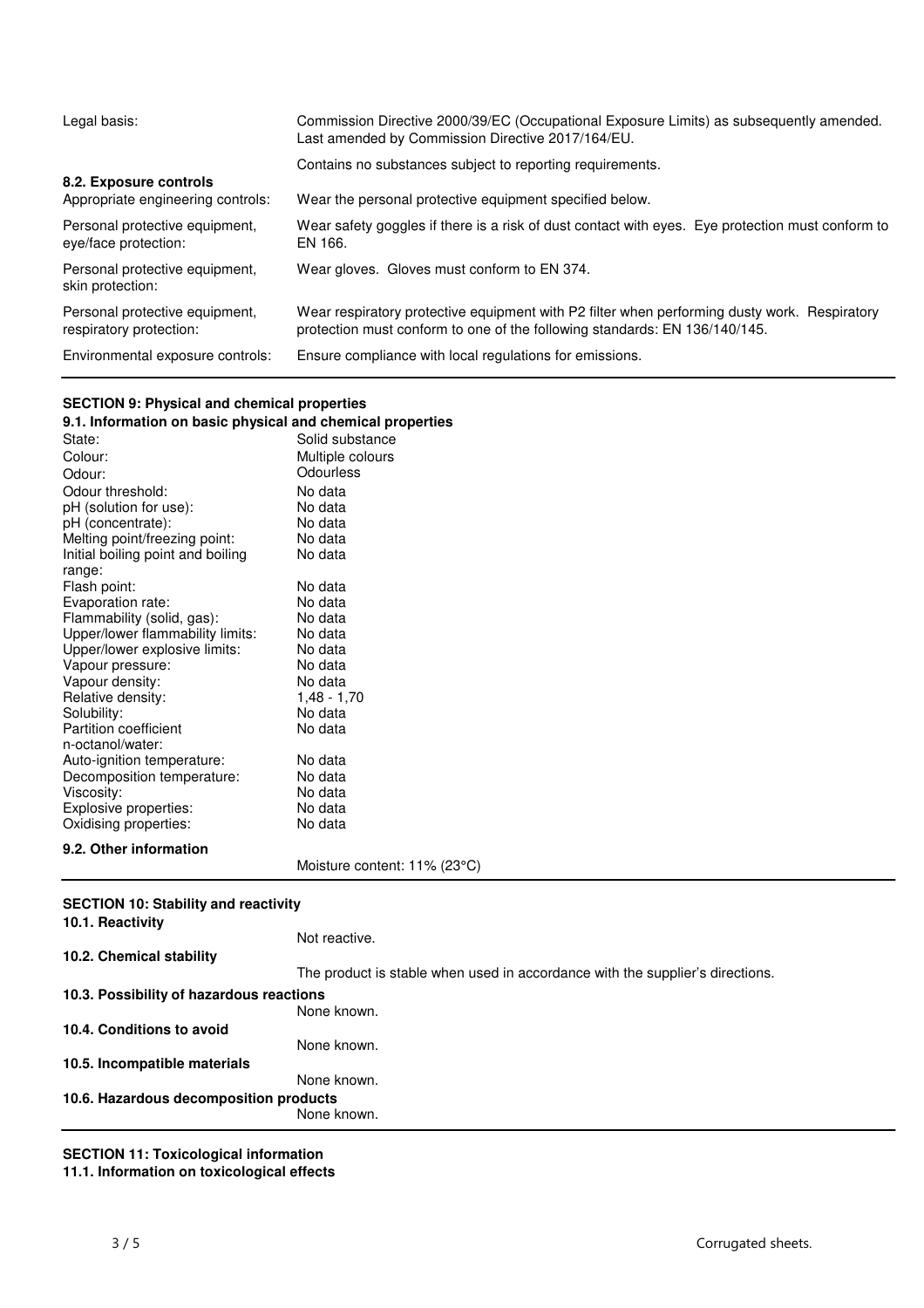| Acute toxicity - oral:                              | The product does not have to be classified. Test data are not available.                                                                  |
|-----------------------------------------------------|-------------------------------------------------------------------------------------------------------------------------------------------|
| Acute toxicity - dermal:                            | The product does not have to be classified. Test data are not available.                                                                  |
| Acute toxicity - inhalation:                        | The product does not have to be classified. Test data are not available.                                                                  |
| Skin corrosion/irritation:                          | May cause slight irritation. The product does not have to be classified. Test data are not<br>available.                                  |
| Serious eye damage/eye irritation:                  | May cause eye irritation. The product does not have to be classified. Test data are not<br>available.                                     |
| Respiratory sensitisation or skin<br>sensitisation: | The product does not have to be classified. Test data are not available.                                                                  |
| Germ cell mutagenicity:                             | The product does not have to be classified. Test data are not available.                                                                  |
| Carcinogenic properties:                            | The product does not have to be classified. Test data are not available.                                                                  |
| Reproductive toxicity:                              | The product does not have to be classified. Test data are not available.                                                                  |
| Single STOT exposure:                               | Inhalation of dust may cause irritation to the upper airways. The product does not have to be<br>classified. Test data are not available. |
| Repeated STOT exposure:                             | The product does not have to be classified. Test data are not available.                                                                  |
| Aspiration hazard:                                  | The product does not have to be classified. Test data are not available.                                                                  |
| Other toxicological effects:                        | None known.                                                                                                                               |

|  | <b>SECTION 12: Ecological information</b> |
|--|-------------------------------------------|
|  |                                           |

| 12.1. Toxicity                           |                                                                          |
|------------------------------------------|--------------------------------------------------------------------------|
|                                          | The product does not have to be classified. Test data are not available. |
| 12.2. Persistence and degradability      |                                                                          |
|                                          | Not expected to be biodegradable.                                        |
| 12.3. Bioaccumulative potential          |                                                                          |
|                                          | No bioaccumulation expected.                                             |
| 12.4. Mobility in soil                   |                                                                          |
|                                          | Hardens to a firm, non-mobile mass.                                      |
| 12.5. Results of PBT and vPvB assessment |                                                                          |
|                                          | The product does not contain any PBT or vPvB substances.                 |
| 12.6. Other adverse effects              |                                                                          |
|                                          | None known.                                                              |
|                                          |                                                                          |

## **SECTION 13: Disposal considerations**

### **13.1. Waste treatment methods**

Do not discharge large quantities of concentrated spills and residue into drains.

If this product as supplied becomes a waste, it does not meet the criteria of a hazardous waste (Dir. 2008/98/EU). Disposal should be in accordance with applicable regional, national and local laws and regulations. Local regulations may be more stringent than regional or national requirements.

EWC code: Depends on line of business and use, for instance 10 13 11

#### **SECTION 14: Transport information**

The product is not covered by the rules for transport of dangerous goods.